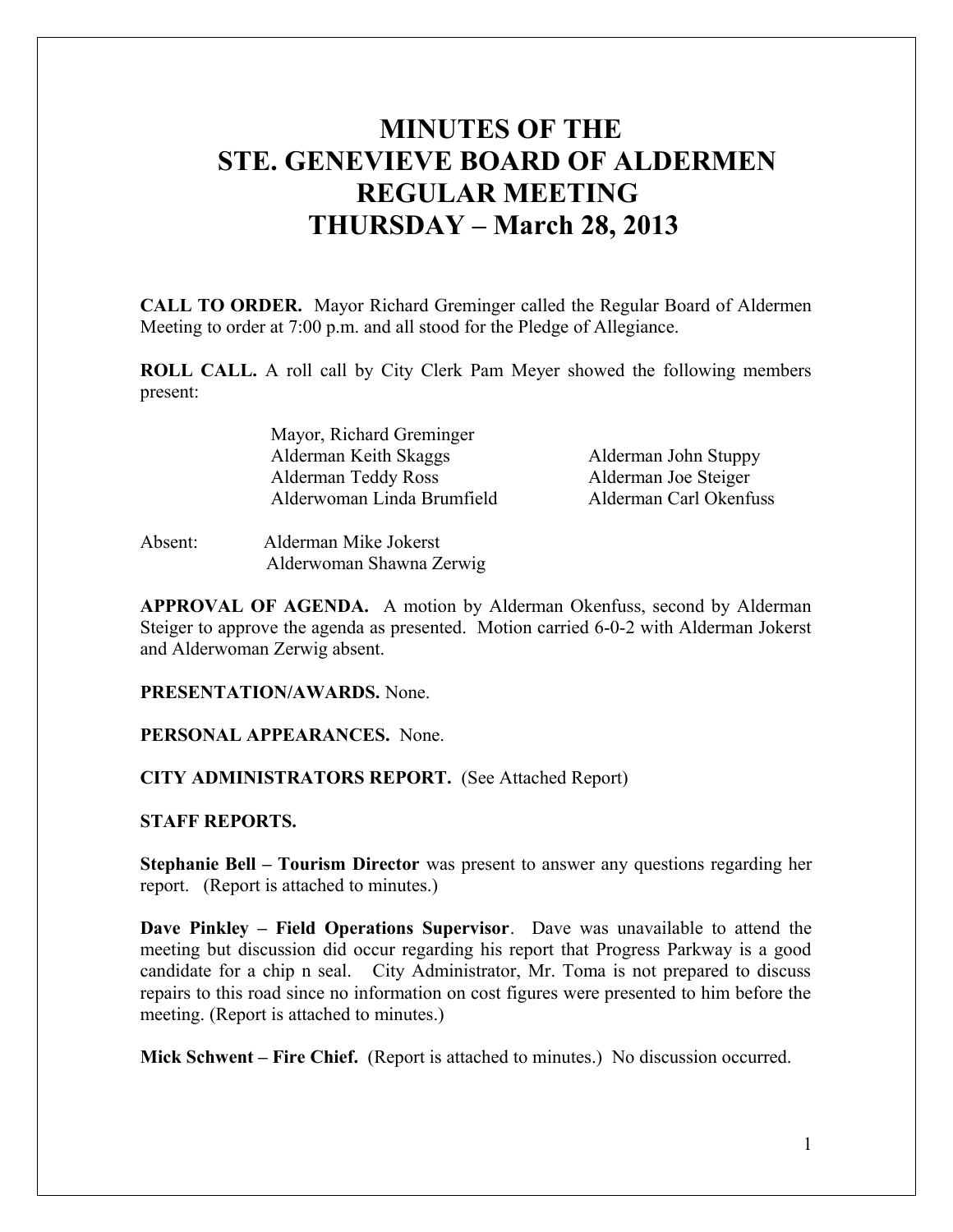**Eric Bennett – Police Chief.** Chief Bennett was available at meeting to answer any questions. A brief update on Officer Pollock was given. (Report is attached to minutes.)

**Steve Wilson – Alliance Water.** Mr. Wilson was available to answer any questions regarding his report. (Report is attached to minutes.)

## **COMMITTEE REPORTS.**

Alderwoman Brumfield reported that the Junior Videographers for Channel 7/98 will be hosting a Bake Sale at Oberle's Meat Market on Saturday, March 30 as a fundraiser.

# **CONSENT AGENDA.**

**Minutes - Board of Aldermen - Regular Meeting – March 14, 2013.** A motion by Alderman Okenfuss, second by Alderman Skaggs to approve the Minutes of the Regular Meeting of the Ste. Genevieve Board of Aldermen from March 14, 2013. Motion carried 6-0-2 with Alderman Jokerst and Alderwoman Zerwig absent.

**Financial Report – February – 2013.** A motion by Alderman Okenfuss, second by Alderman Ross to approve the Financial Report for February, 2013. Motion carried 6-0- 2 with Alderman Jokerst and Alderwoman Zerwig absent.

**RESOLUTION NO. 2013- 16. A RESOLUTION AUTHORIZING THE ANTENNA LOCATED ON RIVERVIEW DRIVE BE DECLARED SURPLUS PROPERTY.** A motion by Alderman Okenfuss, second by Alderman Stuppy to approve Resolution 2013-16. Motion carried 6-0-2 with Alderman Jokerst and Alderwoman Zerwig absent.

#### **OLD BUSINESS.**

**BILL NO. 3911. AN ORDINANCE OF THE CITY OF STE. GENEVIEVE, MISSOURI AUTHORIZING THE MAYOR TO ENTER INTO A THREE YEAR SERVICE AGREEMENT WITH BIG RIVER TELEPHONE COMPANY FOR TELEPHONE SERVICES.** 2<sup>ND</sup> **READING.** A motion by Alderman Steiger, second by Alderman Stuppy, Bill No. 3911 was placed on its second and final reading, read by title only, considered and passed by a roll call vote as follows: Ayes: Alderman Skaggs, Alderman Stuppy, Alderman Steiger, Alderman Okenfuss, Alderwoman Brumfield and Alderman Ross. Nays: None Absent: Alderwoman Zerwig and Alderman Jokerst. Motion carried 6-0-2. Thereupon Bill No. 3911 was declared Ordinance No. 3850 signed by the Mayor and attested by the City Clerk.

**BILL NO. 3913. AN ORDINANCE ACCEPTING AND APPROVING THE SUBDIVISION PLAT OF FLUEGGE ESTATES, A RESUB OF LOTS 20, 21, AND PART OF LOT 22 OF THE RESUBDIVISION OF BLOCK 3, ST. JUDE ACRES WITHIN THE CITY OF STE. GENEVIEVE, MISSOURI. 2ND READING.** A motion by Alderman Skaggs, second by Alderwoman Brumfield, Bill No. 3913 was placed on its second and final reading, read by title only, considered and passed by a roll call vote as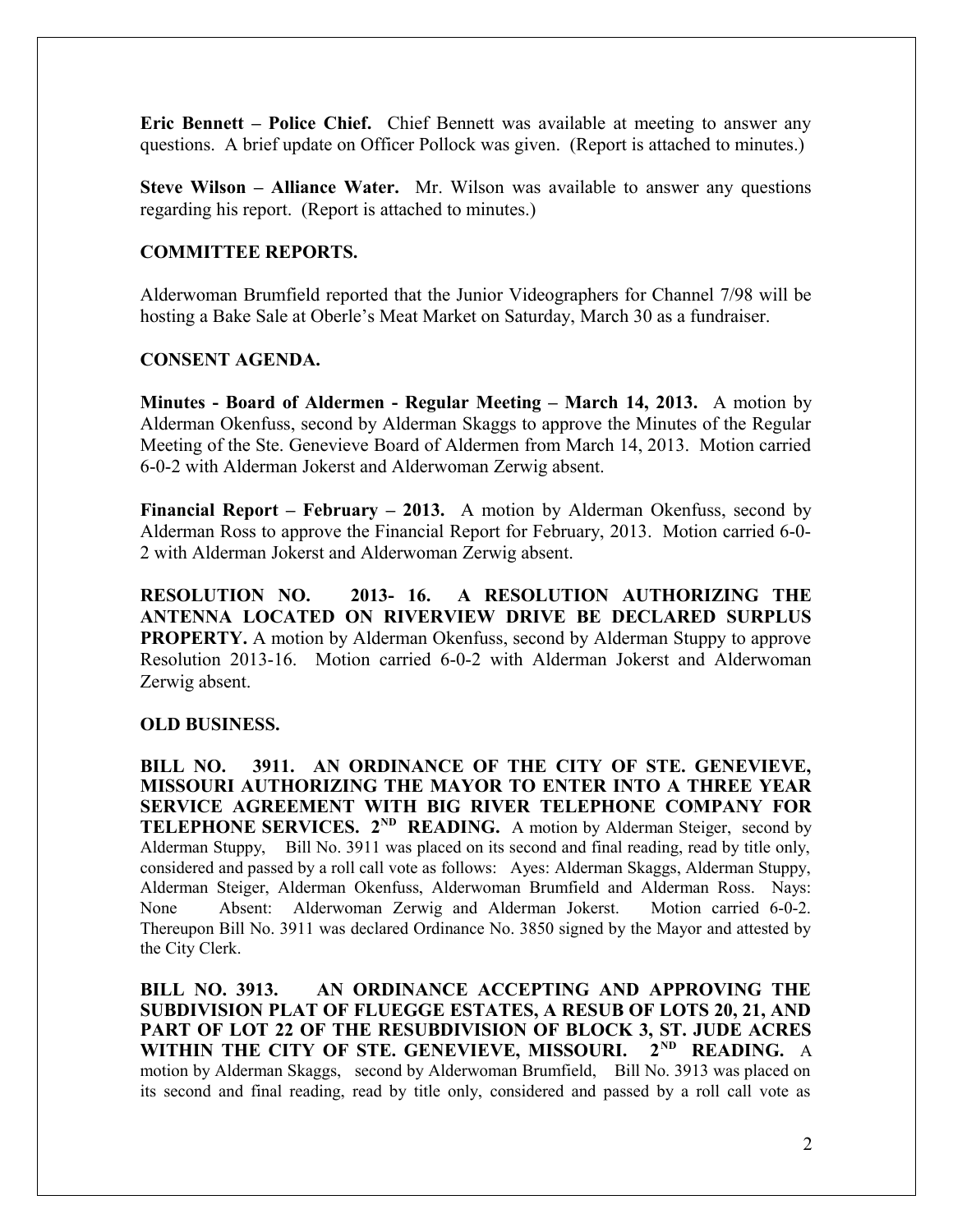follows: Ayes: Alderman Skaggs, Alderman Stuppy, Alderman Steiger, Alderman Okenfuss, Alderwoman Brumfield and Alderman Ross. Nays: None Absent: Alderwoman Zerwig and Alderman Jokerst. Motion carried 6-0-2. Thereupon Bill No. 3913 was declared Ordinance No. 3851 signed by the Mayor and attested by the City Clerk.

**BILL NO. 3914. AN ORDINANCE AUTHORIZING THE MAYOR TO ENTER INTO AN AGREEMENT BETWEEN THE CITY OF STE. GENEVIEVE AND THE STE. GENEVIEVE COMMUNITY ACCESS TELEVISION BOARD (CHANNEL 7/98).** 2<sup>ND</sup> **READING.** A motion by Alderman Skaggs, second by Alderman Ross, Bill No. 3914 was placed on its second and final reading, read by title only, considered and passed by a roll call vote as follows: Ayes: Alderman Skaggs, Alderman Stuppy, Alderman Steiger, Alderman Okenfuss, Alderwoman Brumfield and Alderman Ross. Nays: None Absent: Alderwoman Zerwig and Alderman Jokerst. Motion carried 6-0-2. Thereupon Bill No. 3911 was declared Ordinance No. 3850 signed by the Mayor and attested by the City Clerk.

## **NEW BUSINESS.**

**BILL NO. 3915. AN ORDINANCE APPROVING CHANGE ORDER #1 IN THE AMOUNT OF \$ 10,445.00 AND A FINAL CONTRACT AMOUNT OF \$168,201.00 ON THE CONTRACT WITH C E CONTRACTING, INC. OF STE. GENEVIEVE, MISSOURI FOR THE STE. GENEVIEVE SAFE ROUTES TO SCHOOL PROJECT. 1<sup>st</sup> READING.** A motion by Alderman Steiger, second by Alderman Skaggs, Bill No. 3915 was placed on its first reading, read by title only, considered and passed with a 6-0-2 vote of the Board of Aldermen with Alderman Jokerst and Alderwoman Zerwig absent. A motion by Alderman Okenfuss, second by Alderman Skaggs to proceed with the second and final reading of Bill No. 3915. Motion carried 5-0-2, with Alderman Steiger casting the No vote and Alderman Jokerst and Alderwoman Zerwig absent. A motion by Alderman Skaggs, second by Alderwoman Brumfield, Bill No. 3915 was placed on its second and final reading, read by title only, considered and passed by a roll call vote as follows: Ayes: Alderman Skaggs, Alderman Stuppy, Alderman Steiger, Alderman Okenfuss, Alderwoman Brumfield and Alderman Ross. Nays: None Absent: Alderwoman Zerwig and Alderman Jokerst. Motion carried 6-0-2. Thereupon Bill No. 3915 was declared Ordinance No. 3853 signed by the Mayor and attested by the City Clerk.

**BILL NO. 3916. ORDINANCE PROVIDING FOR RELOCATION ASSISTANCE. 1st READING.** A motion by Alderman Ross, second by Alderman Skaggs, Bill No. 3916 was placed on its first reading, read by title only, considered and passed with an 6- 0-2 vote of the Board of Aldermen with Alderman Jokerst and Alderwoman Zerwig absent.

**BILL NO. 3917. AN ORDINANCE DESIGNATING A PORTION OF THE CITY OF STE. GENEVIEVE, MISSOURI, AS A REDEVELOPMENT AREA; APPROVING THE REDEVELOPMENT PLAN FOR THE DOWNTOWN STE. GENEVIEVE TAX INCREMENT FINANCING DISTRICT, STE. GENEVIEVE**